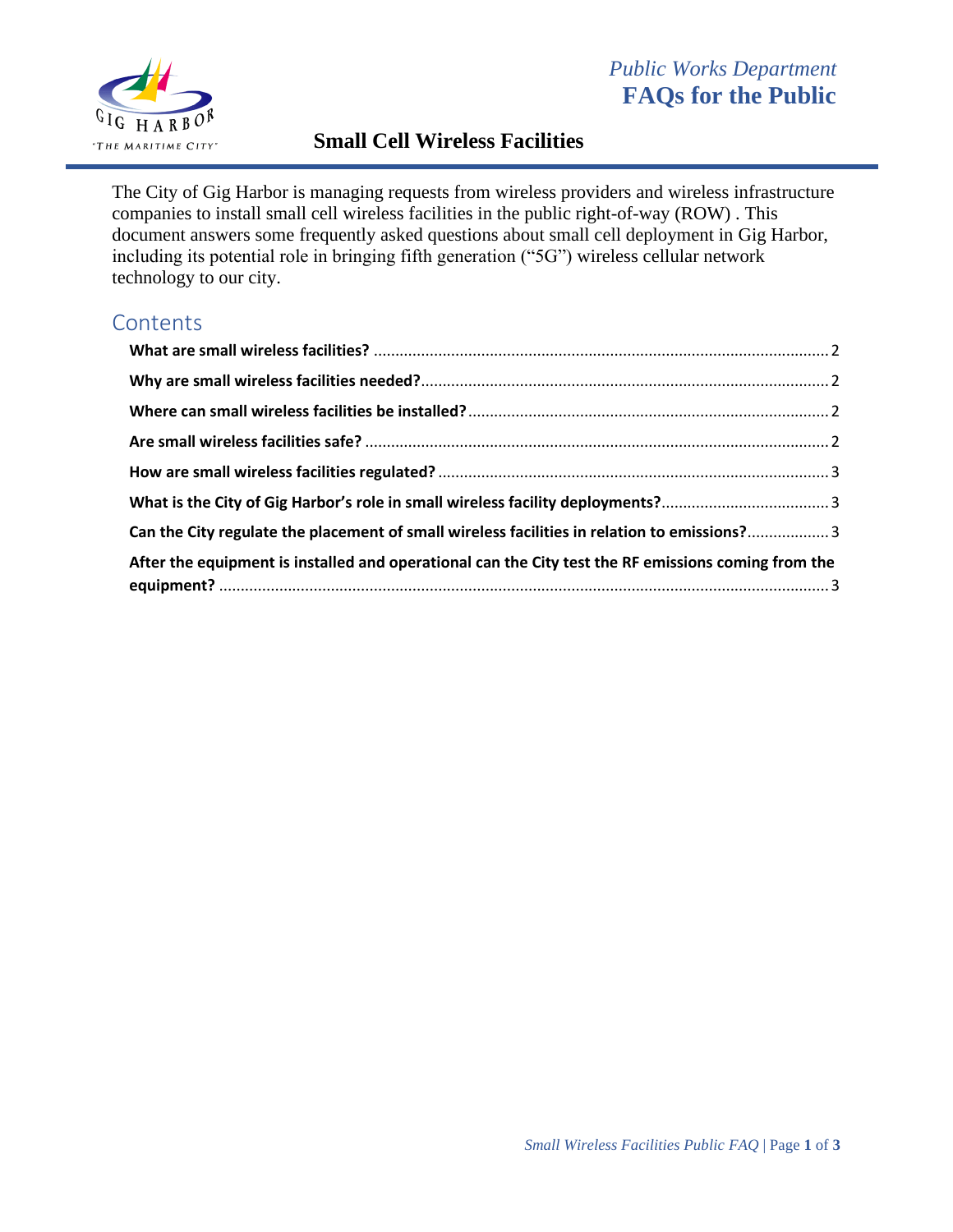

## **Small Cell Wireless Facilities**

#### <span id="page-1-0"></span>What are small wireless facilities?

Small wireless facilities, also known as small cell facilities, are low-powered telecommunications antennas that provide voice and data coverage to relatively small, densely populated geographic areas, supplementing the larger cellular network. They are installed and maintained by wireless service/infrastructure providers. Small wireless facilities are much smaller than a traditional cell tower, typically about three (3) cubic feet in volume and mounted to existing or replacement utility poles and streetlight poles.

### <span id="page-1-1"></span>Why are small wireless facilities needed?

These lower power facilities add capacity in high-traffic areas, dense urban areas, and suburban communities, where people are using smartphones and other devices, and are not a substitute for macrocell sites. Research shows existing macrocell sites are becoming increasingly more congested and installing more macrocell towers covering large areas will not keep up with projected demand for



high-speed wireless data. To meet demand, small wireless facilities "offload" data traffic from the larger cell towers. Each of these smaller antennas serves a much smaller area or "cell" (typically 1-2 blocks) but with much higher data volumes.

#### <span id="page-1-2"></span>Where can small wireless facilities be installed?

Most providers favor use of public ROW, such as existing streetlight or utility poles, where they have additional rights under state and federal law, cells may also be placed on private property. The City cannot direct the placement of small wireless deployments. Providers determine their network engineering needs and where to place equipment to meet current and projected capacity demands.

#### <span id="page-1-3"></span>Are small wireless facilities safe?

The FCC requires all FCC-regulated transmitters, including small wireless facilities, to comply with its radio frequency exposure standards. The FCC sets RF emissions (or electromagnetic fields) limits in close consultation with the FDA and other health agencies. Compliance with these guidelines ensures exposure levels remain well below those generally believed to cause adverse health effects. The FCC's authority and responsibility to set RF emissions levels for FCC-regulated transmitters is found in the [National Environmental Policy Act of 1969.](https://www.energy.gov/sites/default/files/nepapub/nepa_documents/RedDont/Req-NEPA.pdf) FCC rules governing RF emissions exposure are contained in 47 C.F.R. §§ 1.1307, 1.1310. For more